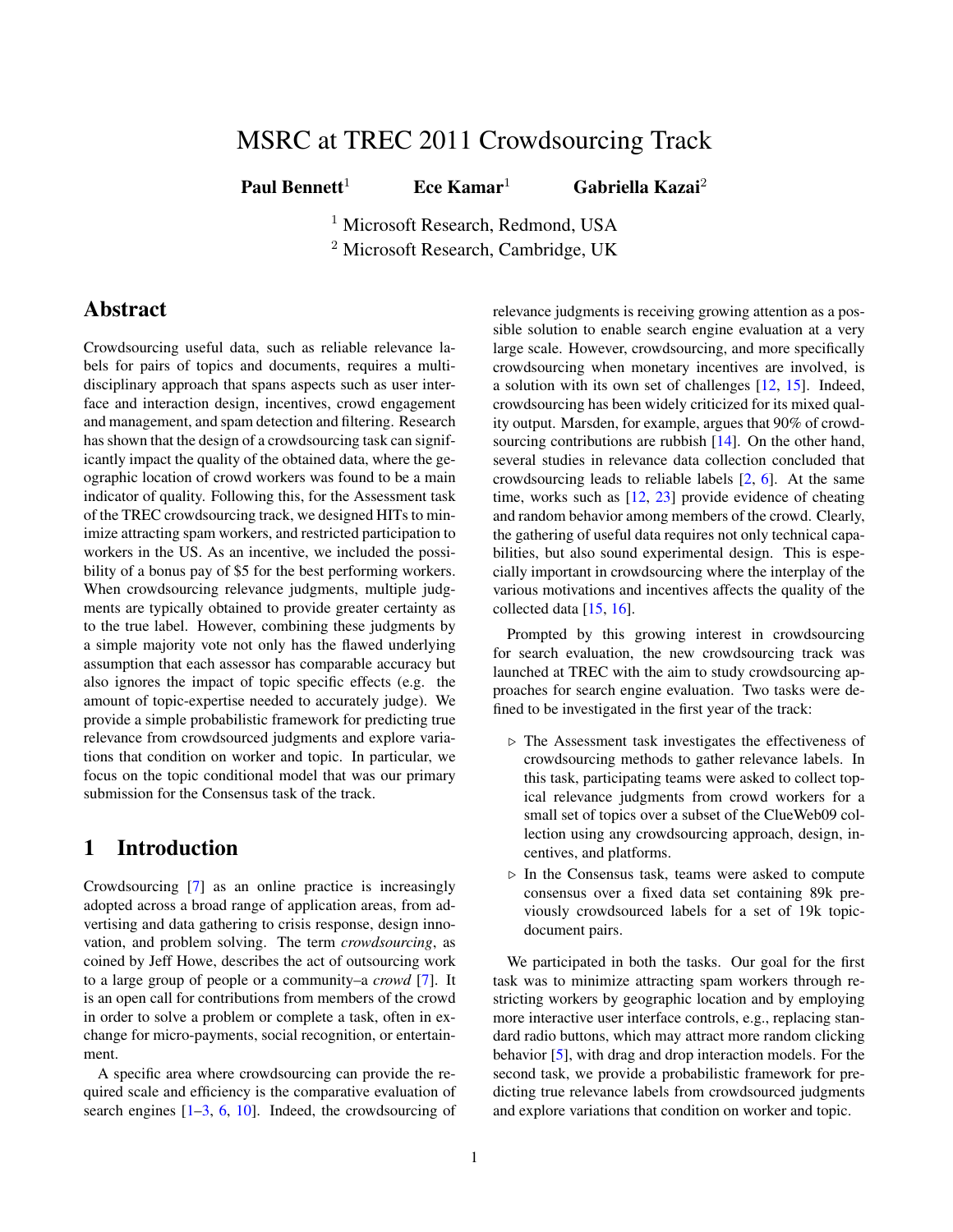## 2 Related Work

Over the last few years, crowdsourcing has attracted a lot of attention as a valuable approach to harness human abilities from a large population of workers. A significant portion of crowdsourcing efforts has focused on consensus tasks for which a crowdsourcing system collects multiple noisy reports from workers to identify a truth about the world. Examples of consensus tasks can be found in games with a purpose (e.g., image labelling in the ESP game) [\[20\]](#page-7-5), in citizen science projects (e.g., galaxy labelling in Galaxy Zoo) [\[13\]](#page-7-6), and in paid crowdsourcing systems (e.g., relevance judgment for topic-document pairs) [\[1\]](#page-6-1). One of the primary challenges in solving consensus tasks with crowdsourcing is the recovery of the true relevance signal from the noise, i.e., both the unintentional errors and the malicious behavior in the way workers report for a consensus task [\[11\]](#page-7-7).

There has been previous work on empirically evaluating the accuracy of non-expert workers when they report to consensus tasks and the factors that may affect their accuracy [\[8,](#page-6-7) [15,](#page-7-1) [17\]](#page-7-8). In particular, Alonso and Baeza-Yates, and Kazai present an empirical evaluation of the accuracy of non-expert workers in providing relevance judgments for document-topic pairs [\[1,](#page-6-1) [9\]](#page-6-8). In a related line of work, researchers explored approaches for learning worker models [\[4,](#page-6-9) [22\]](#page-7-9). Finally, there has been previous work on predicting consensus based on multiple noisy reports of workers. Previous approaches to this problem include majority voting, naive Bayes classifiers, and unsupervised and semisupervised learning techniques [\[18,](#page-7-10) [19,](#page-7-11) [22\]](#page-7-9).

## 3 Assessment Task

This section deals with the problem investigated in the Assessment task of the track, that is the effective gathering of relevance labels for a fixed set of topic-document pairs.

### 3.1 Task Description

The task was to collect topical relevance labels for 2175 documents over 25 topics as effectively as possible. Effectiveness was defined in terms of the quality of the workers attracted to the task, measured primarily based on the quality of the labels contributed by the individual workers. Since all crowdsourced labels had to be submitted, regardless whether a given label was later identified as being of poor quality, it was important to try to minimize attracting so-called spammers to the task.

Our team was assigned a total of 2175 topic-document pairs to judge, 520 pairs in the "assigned" set, which was shared with another 4 teams (different sets of teams per topic) and the same 1655 topic-document pairs that was shared across all participating teams. All the data was provided in sets of 5 documents per given topic, where the track guidelines required that a given worker judge all 5 pairs in a set. The data also contained gold set labels for 395 pairs, which were all grouped into sets of 5 as well, giving a total of 58 sets. Since the gold set was not distributed among the other topic-document pairs, we decided to randomly redistribute them among the total of 435 sets, thus ending up with 6 topic-document pairs per set.

### 3.2 Approach

Our goal was to evaluate and compare an interactive HIT design with a traditional design based on multiple radio buttons to obtain relevance labels from crowd workers. This was motivated by previous research that found significant differences in the quality of crowdsourced labels between two HIT designs, differing in the richness of the employed quality controls [\[10\]](#page-6-4). Other research has found that more simple designs and more mundane tasks are more suscepti-ble to spam [\[5\]](#page-6-6).

Our hypothesis was that more interactive HIT designs would lead to reduced spam behavior, which was shown to be more prevalent in designs that rely on multiple choice radio buttons [\[5\]](#page-6-6). Our interactive design is shown in Figure [1](#page-2-0) and our baseline design is shown in Figure [2.](#page-2-1) In the interactive design, workers were asked to drag and drop the thumbnails of the web pages to be judged onto a two dimensional grid, where the horizontal placement indicates the usefulness of the page to the topic, in the worker's opinion, while the vertical placement reflects how certain the worker is in their rating of the web page. In the baseline design, we rely on a series of multiple choice inputs. These reflect the two dimensions of usefulness and confidence as in the interactive design. In addition, in the baseline, we also asked workers to pick the best document out of the 6 shown in a HIT. In both designs, workers had to click on the thumbnails to see the web pages as rendered images, as provided by the track organizers.

We paid \$0.15 per HIT and offered a \$5 bonus to the best performing workers in the event that we win the challenge. Given the 435 sets of data that needed to be judged, where one set was allocated into one HIT, and that we asked 3 workers to judge each HIT, our total cost per experiment (design) was \$195.75 (without the bonus payments).

Following on from the findings in [\[10\]](#page-6-4), we restricted participation to workers located in the US, and with a HIT approval rate of over 85%, and with a minimum of 50 completed HITs.

For each topic, we showed the title, description and narrative fields.

In addition to the relevance judgments, we also collected self-reported information on the worker's knowledge of the topic being judged, on their Big Five personality traits, whether they enjoyed the task, and if they wanted to be considered for the bonus of \$5 in case we win the challenge.

Unfortunately, due to issues with cross site scripting, where the communication between our iframe and Amazon's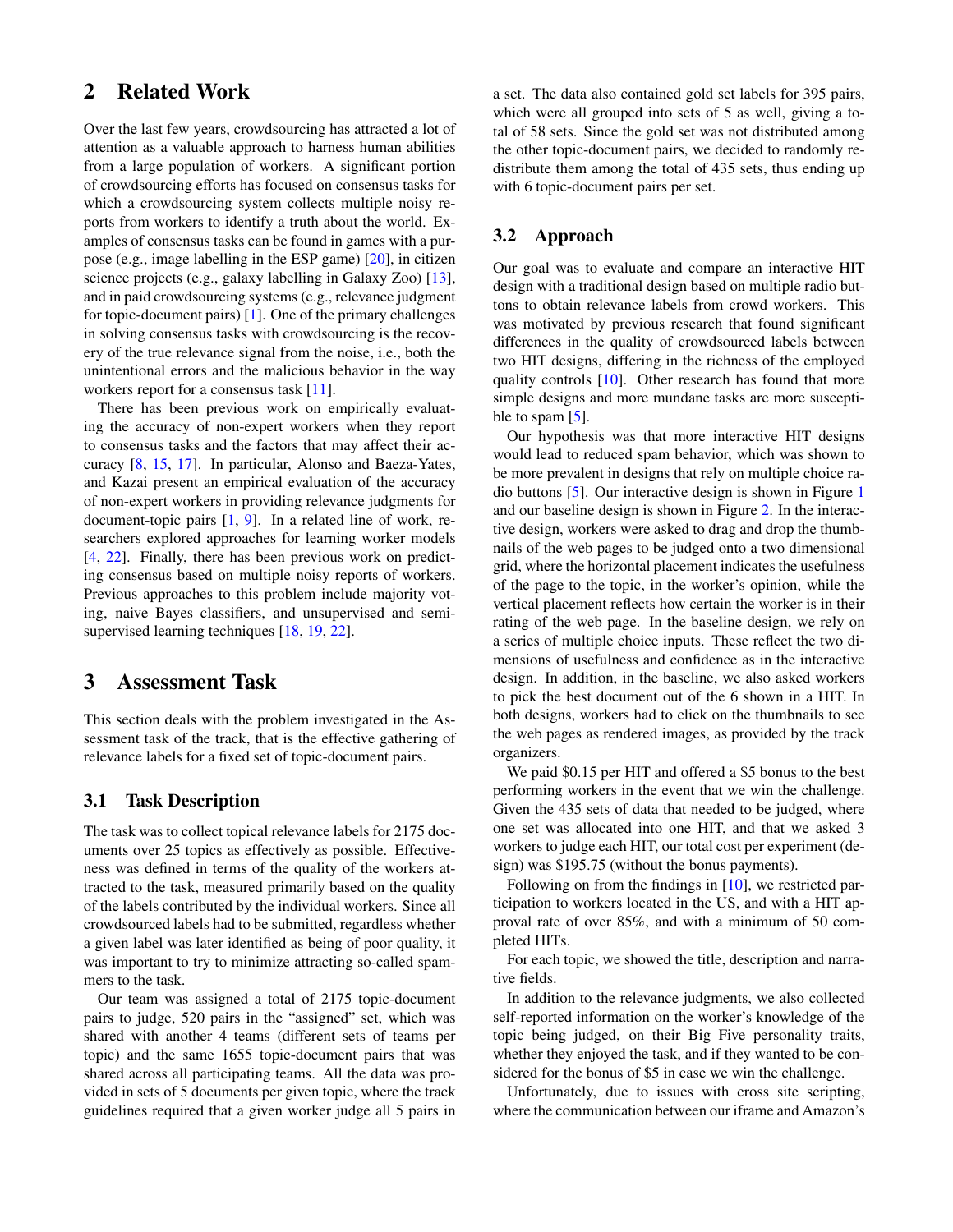late these web page

<span id="page-2-0"></span>Figure 1: Drag and drop based HIT template design (showing only the drag and drop part)

| Can you beat a web search engine?                                                                                                                                     | Reward: \$0.15 per HTT       |                 | HITs available: 435             | Duration: 1 Hours |  |  |  |  |  |  |
|-----------------------------------------------------------------------------------------------------------------------------------------------------------------------|------------------------------|-----------------|---------------------------------|-------------------|--|--|--|--|--|--|
| Requester: Gabriella Kaza<br>Justifications Required: Location is UNITED STATES. HIT approval rate (%) greater than 85.                                               |                              |                 |                                 |                   |  |  |  |  |  |  |
| lumber of HTTs Approved greater than 50                                                                                                                               |                              |                 |                                 |                   |  |  |  |  |  |  |
|                                                                                                                                                                       |                              |                 |                                 |                   |  |  |  |  |  |  |
|                                                                                                                                                                       | <b>HIT Preview</b>           |                 |                                 |                   |  |  |  |  |  |  |
|                                                                                                                                                                       |                              |                 |                                 |                   |  |  |  |  |  |  |
| THE HUMAN SEARCH ENGINE CHALLENGE                                                                                                                                     |                              |                 |                                 |                   |  |  |  |  |  |  |
| Your task is to rate how useful six search results are for someone who wants to find out about:                                                                       |                              |                 |                                 |                   |  |  |  |  |  |  |
| "stars supernova": What are stars supernova? What types of supernovas are there? What are the causes of supernovas? How powerful                                      |                              |                 |                                 |                   |  |  |  |  |  |  |
| is/are supernovas? What happens to cause a supernova? Do supernova create heavier elements?                                                                           |                              |                 |                                 |                   |  |  |  |  |  |  |
| First, please answer these three questions                                                                                                                            |                              |                 |                                 |                   |  |  |  |  |  |  |
| 1) How much do you know about the topic?<br>Never heard about it before $\oplus$ $\oplus$ $\oplus$ $\oplus$ $\oplus$ $\oplus$ $\oplus$ I know a lot about this topic. |                              |                 |                                 |                   |  |  |  |  |  |  |
| 2) If you searched on this topic before, what query did you use?<br>If you never searched on this topic before, what query would you use?                             |                              |                 |                                 |                   |  |  |  |  |  |  |
| 3) I see myself as someone who:                                                                                                                                       |                              |                 |                                 |                   |  |  |  |  |  |  |
| is reserved:<br>Disagree $\oplus$ $\oplus$ $\oplus$ $\oplus$ $\oplus$ Agree                                                                                           |                              |                 |                                 |                   |  |  |  |  |  |  |
| Disagree © © © © © Agree<br>is generally trusting:                                                                                                                    |                              |                 |                                 |                   |  |  |  |  |  |  |
| Disagree $0 \ 0 \ 0 \ 0 \ 0$ Agree<br>tends to be lazy:                                                                                                               |                              |                 |                                 |                   |  |  |  |  |  |  |
| has few artistic interests:<br>Disagree $\mathfrak{D} \mathfrak{D} \mathfrak{D} \mathfrak{D} \mathfrak{D}$ Agree                                                      |                              |                 |                                 |                   |  |  |  |  |  |  |
| is outgoing, sociable:<br>Disagree (0 (0 (0 (0 Agree                                                                                                                  |                              |                 |                                 |                   |  |  |  |  |  |  |
| tends to find fault with others:  Disagree $0 \ 0 \ 0 \ 0 \ 0$ Agree                                                                                                  |                              |                 |                                 |                   |  |  |  |  |  |  |
| does a thorough job:<br>Disagree (0 (0 (0 (0 Agree                                                                                                                    |                              |                 |                                 |                   |  |  |  |  |  |  |
| Disagree (0 (0 (0 (0 Agree<br>gets nervous easily:                                                                                                                    |                              |                 |                                 |                   |  |  |  |  |  |  |
| Disagree $0 \ 0 \ 0 \ 0 \ 0$ Agree<br>has an active imagination:                                                                                                      |                              |                 |                                 |                   |  |  |  |  |  |  |
| Please rate these six web pages                                                                                                                                       |                              |                 |                                 |                   |  |  |  |  |  |  |
| Click on the thumbnalls to view the full web page. Use zoom if needed. Rate the pages according to how useful YOU THINK they are for                                  |                              |                 |                                 |                   |  |  |  |  |  |  |
| the topic "stars supernova" (see top).                                                                                                                                |                              |                 |                                 |                   |  |  |  |  |  |  |
| Click to view How useful?                                                                                                                                             | How sure are you?            | <b>Comments</b> | <b>Pick the best result:</b>    |                   |  |  |  |  |  |  |
| <b>Useful</b><br>Not useful<br>O Page didn't load / can't tell                                                                                                        | Very sure 0 0 0 0 0 Not sure |                 | This is the best of the 6 here. |                   |  |  |  |  |  |  |
| <b>Useful</b><br>Not useful<br>Page didn't load / can't tell                                                                                                          | Very sure o o o o o Not sure |                 | This is the best of the 6 here. |                   |  |  |  |  |  |  |
| ¢<br>Useful<br>Not useful<br>O Page didn't load / can't tell                                                                                                          | Very sure 0 0 0 0 0 Not sure |                 | This is the best of the 6 here. |                   |  |  |  |  |  |  |
| <b>Useful</b><br>Not useful<br>Page didn't load / can't tell                                                                                                          | Very sure o o o o o Not sure |                 | This is the best of the 6 here. |                   |  |  |  |  |  |  |
| <b>Useful</b><br>Not useful<br>Page didn't load / can't tell                                                                                                          | Very sure 0 0 0 0 0 Not sure |                 | This is the best of the 6 here. |                   |  |  |  |  |  |  |
| <b>Useful</b><br>Not useful<br>Page didn't load / can't tell                                                                                                          | Very sure o o o o o Not sure |                 | This is the best of the 6 here. |                   |  |  |  |  |  |  |
| Did you enjoy this challenge?                                                                                                                                         |                              |                 |                                 |                   |  |  |  |  |  |  |
| Very much $0 \in \oplus \oplus \oplus \oplus$ Not at all.                                                                                                             |                              |                 |                                 |                   |  |  |  |  |  |  |
| If we win the challenge thanks to your help, would you like to be considered for a \$5.00 reward? (Rewards will be paid as<br>bonus to the best performing workers.)  |                              |                 |                                 |                   |  |  |  |  |  |  |
| e Yes, please.<br><b>ONo thanks.</b>                                                                                                                                  |                              |                 |                                 |                   |  |  |  |  |  |  |
| Comments and feedback:                                                                                                                                                |                              |                 |                                 |                   |  |  |  |  |  |  |
|                                                                                                                                                                       |                              |                 |                                 |                   |  |  |  |  |  |  |
|                                                                                                                                                                       |                              |                 |                                 |                   |  |  |  |  |  |  |
| Thank you for your help!                                                                                                                                              |                              |                 |                                 |                   |  |  |  |  |  |  |
| Submit                                                                                                                                                                |                              |                 |                                 |                   |  |  |  |  |  |  |
|                                                                                                                                                                       |                              |                 |                                 |                   |  |  |  |  |  |  |

<span id="page-2-1"></span>Figure 2: Baseline HIT template design

Mechanical Turk broke down, we failed to run the experiments with the interactive design. Thus, we only report results for our baseline run. We hope to complete the interactive runs in the near future.



<span id="page-2-2"></span>Figure 3: Number of workers and percentage of HIT volume per accuracy bin

## 3.3 Evaluation

A total of 1047 HITs were completed by 99 unique workers by the TREC submission deadline (the total of 1305 HITs were completed by 111 workers). As common for most crowdsourcing engagements, the majority of the HITs were completed by a few workers (62% of HITs by 4 workers). The average time workers spent on the task was 331 seconds and the average accuracy on the test questions (data with gold standard) was 0.57. Out of the four 'keen' workers, three were above average quality (accuracy levels around 0.65, with average time of 220 seconds spent per HIT), while the fourth may have been a spam worker (accuracy of 0.25, average time spent of 168 seconds). Workers reported an average familiarity level of 1.86 (the scale was 0 to 5, 0 being "never heard about the topic before" and 5 meaning "I know a lot about the topic"). Workers found the task more fun than not: average reported fun level was 3.7 (scale was 0 to 5, 0 meaning not fun at all and 5 meaning "very much enjoyed the task').'

Figure [3](#page-2-2) shows the distribution of workers per bins of observed accuracy (on gold set). This suggests that most workers were reliable and that most of the HITs resulted in high quality data. The 23 workers with 0 accuracy only contributed a total of 26 HITs, each completing on average a single test (thus we have low certainty in the obtained accuracy scores). The only clearly 'bad apple' in the experiment was the single keen worker who completed 106 HITs and whose accuracy was 0.25.

Table [1](#page-3-0) shows the official results against the consensus ground-truth (binary labels) and the gold set, showing the number of topic-document pairs, the number of unique workers, the Accuracy, Recall, Precision, Specificity, (normalized) Log-loss, (normalized) KL-divergence, and the root mean square error. For reference we also evaluate the consensus labels against the gold set.

We obtain a label accuracy of 77% against the consensus data, and 65% against the editorial judgments from TREC. In comparison, TREC assessors have pairwise agreement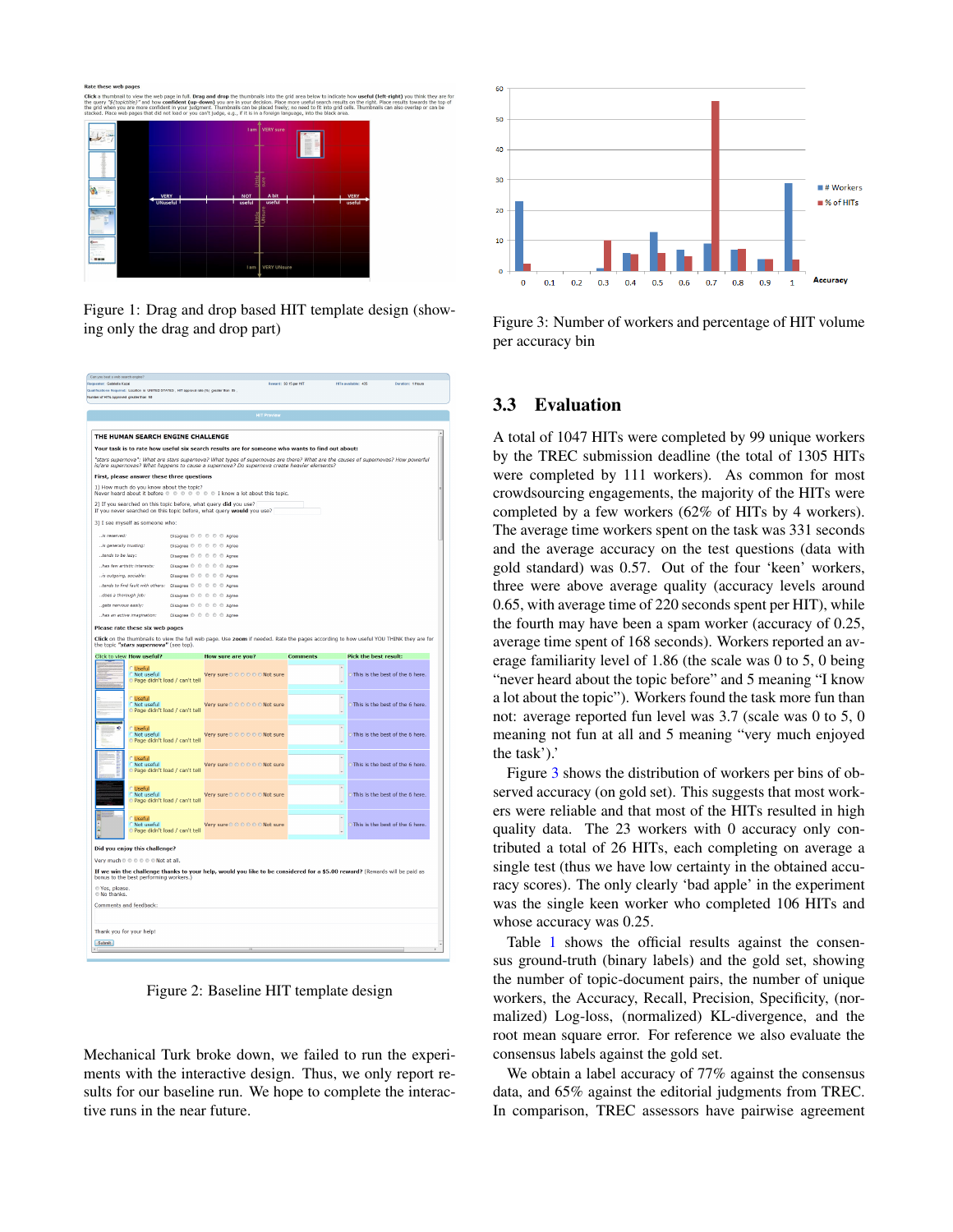<span id="page-3-0"></span>Table 1: Assessment task results for primary runs, against gold and consensus ground-truth sets

| <b>Evaluation</b>      | Pairs | <b>Wrks</b> | Acc            | R    | P    |      | IJ      | nLI   | KL.     | nKL   | <b>RMSE</b> |
|------------------------|-------|-------------|----------------|------|------|------|---------|-------|---------|-------|-------------|
| Consensus ground-truth | 2005  | 95          | 0.77           | 0.71 | 0.86 | 0.83 | 1009.29 | 7.57  | 2551.40 | 17.26 | 0.70        |
| Gold set ground-truth  | 2005  | 95          | 0.65           | 0.64 | 0.79 | 0.62 | 198.20  | 11.11 | 198.23  | 7.66  | 0.54        |
| Consensus vs. gold set | 1875  |             | $0.80^{\circ}$ | 0.87 | 0.85 | 0.66 | 828.93  | 6.85  | 829.16  | 3 1 4 | 0.45        |

levels of 70–80% on average, with high variability across topics [\[21,](#page-7-12) p.44]. Thus, we obtain a similar agreement level to that reported in TREC for the evaluation against the consensus labels, but agreement with the gold set labels is lower. The difference in the two different evaluations is relatively large, but we can also see that the consensus labels obtain only a label accuracy of 80% when evaluated against the gold set.This can raise questions regarding the use of consensus or gold standard as ground-truth.

The precision, 86% against consensus and 79% against the gold set, is higher than the recall, 71% against consensus and 64% against the gold set, indicating that the design led to judgments based on a relatively strict relevance criterion. Plausible design factors impacting this are the following. First, we showed the full narrative of the topic, restricting the topic to the interpretation of the original topic creator. Second, we used an operational definition of "topical relevance", defining it in terms of "usefulness", which may be regarded as a more restrictive criterion—not all topically relevant documents are useful. Third, we also asked workers to indicate their confidence in their ratings, which may have averted more speculative guessing.

## 4 Consensus Task

This section deals with the problem that is investigated in the second part of the TREC challenge of predicting consensus of a set of noisy worker judgments collected for a relevance judgment task. We start by introducing the consensus task and the dataset that is used for studying the consensus task. We then present a short survey of related work on solving consensus tasks in the domain of query judgments and in other domains. Next, we propose multiple approaches for solving consensus tasks that fall out of the same probabilistic formulation by making different independence assumptions. Finally, we conclude the section by evaluating these approaches on the relevance judgment dataset provided by the organizers.

### 4.1 Task Description

The second part of the TREC Crowdsourcing Track, referred to as the "consensus task", focuses on computing consensus about the relevance of a given document to a topic over a set of individual reports collected from multiple workers. The consensus task aims at recovering the actual relevance of a topic-document pair based on multiple worker reports, thus

eliminating the noise in the way workers judge relevance. Supervised, semi-supervised and unsupervised learning approaches can be used for predicting consensus from a set of noisy worker reports. In this paper, we propose using supervised learning approaches based on the naive Bayes method to predict relevance.

We use a dataset provided by the organizers of the challenge to train predictive models and to evaluate the prediction accuracy of these models. The dataset is composed of individual worker judgments of topic-document pairs, which were collected as part of the TREC 2010 Relevance Feedback track [\[19\]](#page-7-11). A small subset of instances in the dataset has ground truth NIST judgments. Each topic-document pair is judged by a worker as a part of a human intelligence task (HIT) advertised on the Mechanical Turk platform. Each instance of the dataset is composed of identifiers for a given topic and document pair, an identifier for the HIT in which the relevance is collected, an identifier for the worker who judged the pair, the judgment of the worker (relevant/not relevant) and the ground truth judgment of the pair. The dataset includes 89,624 relevance judgments collected from 762 workers for 19,033 topic-document pairs. A subset of this dataset was released as the development (training) set. The training set includes a total of 10,770 judgments collected from 181 unique workers. Approximately 15% of the training dataset has ground truth NIST judgments. The majority of the document-topic pairs have 3 judgments, and the remaining small subset of the training set has 6 judgments.

The track evaluation uses both the ground truth NIST judgments (gold set) for evaluation as well as the consensus label computed from other participating teams' predictions for topic-document pairs in the test set. In this report, we focus on results over the gold set in the development set and over the gold set within the test set. Section [4.3](#page-5-0) presents a set of results from these empirical evaluations.

### 4.2 Approach

The dataset provided for the TREC challenge includes labeled and unlabeled relevance judgment instances; approximately 15% of the instances include gold standard relevance judgments. In a crowdsourcing environment, often some of the examples have been labeled by experts to either serve as teaching items for workers or to act as honeypots, challenges, etc. We define the problem of predicting whether a document is relevant to a topic as a supervised learning problem. We train predictive models with the subset of the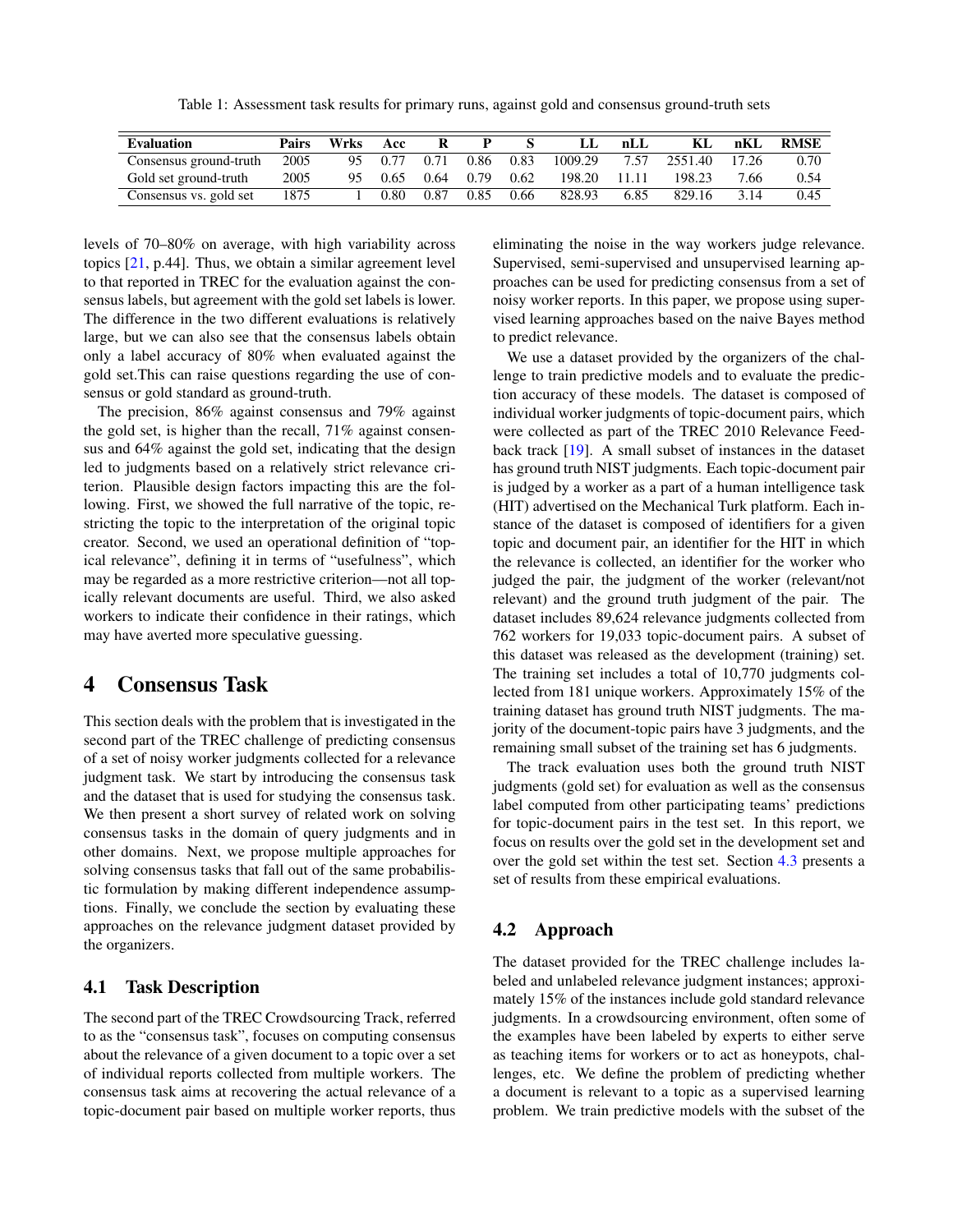data instances that have expert or "gold" labels. We first define the learning problem of predicting relevance. Then, we present different approaches for predicting the relevance of a document to a topic.

We build models based on various assumptions. These models correspond to three broad conditions: (1) an assumption that workers have comparable accuracy across all tasks; (2) an assumption that workers have comparable accuracy withing a task, but varying across tasks (e.g. the amount of topic-expertise needed to accurately judge is the primary determiner of worker accuracy); (3) each worker has a particular skill/accuracy in making relevance judgments across all tasks.

Ultimately, we desire to infer the probability of the actual relevance label of a document, taking into account topicspecific effects, document-specific effects, and workerspecific effects. That is, we wish to compute:

$$
Pr(R_{i,j} | t_i, d_j, \{w_1, \ldots, w_n | w_k \text{ is elicited for } i, j\}) \tag{1}
$$

Here  $t_i \in T$  is a particular topic,  $d_j \in D$  is a particular document,  $R_{i,j} \in \{0,1\}$  is the event that document  $d_j$  is relevant to topic  $t_i$ , and  $w_k \in \{0, 1\}$  is the relevance label provided by worker  $k$  (out of  $n$  total workers across all topics). We will abbreviate the worker labels elicited for a pair as  $\vec{w}_{i:j} = w_{1,i:j}, \ldots, w_{n,i:j}$  to simplify. Depending on what independence assumptions we make when computing this term, the majority of topic and worker specific effects can be captured.<sup>1</sup>

#### 4.2.1 Naive Bayes Approach

The first approach we take to predict relevance is the naive Bayes approach. This approach applies Bayes' theorem and makes strong independence assumptions between the features that are used to predict relevance. In particular, it assumes that a given document, a given topic and judgements obtained from workers for the document-topic pair are independent given the relevance of the document to the topic. The way  $Pr(r_{i,j} | t_i, d_j, \vec{w}_{i:j})$  is computed with the naive Bayes approach is given below:

$$
\Pr(r_{i,j} \mid t_i, d_j, \vec{w}_{i:j})
$$
  
By Bayes rule  

$$
\propto \Pr(\vec{w}_{i:j} \mid r_{i,j}, t_i, d_j) \Pr(r_{i,j} \mid t_i, d_j)
$$

Assuming the relevance prior is independent of topic and document

 $= \Pr(\vec{w}_{i:j} | r_{i,j}, t_i, d_j) \Pr(r_{i,j})$ 

Assuming conditional independence given relevance

$$
= \Pr(r_{i,j}) \prod_{k=1}^{|\vec{w}_{i:j}|} \Pr(w_{k,i:j} | r_{i,j})
$$

Assuming exchangeability among judges

$$
= \Pr(r_{i,j}) \prod_{w_k \in |\vec{w}_{i:j}} \Pr(w_k | r_{i,j}) \tag{2}
$$

Here  $Pr(r_{i,j})$  is simply the probability of seeing a relevant document in the training set.  $Pr(w_k | r_{i,j})$  is the probability of a worker will say relevant/irrelevant conditional on the actual document's relevance. These probabilities are computed from the subset of the training set with gold standard relevance judgements.

#### 4.2.2 Topic-Conditional Naive Bayes

Next, we present an approach for relaxing the independence assumptions of the naive Bayes model. The topicconditional naive Bayes model assumes that a given document and judgements obtained from workers are independent given a topic and the relevance of the document to the topic. This model takes into account that the prior probability of a document being relevant to a topic depends on the topic, and also takes into account that the likelihood of a worker reporting relevant or not may depend on the topic. The way  $Pr(r_{i,j} \mid t_i, d_j, \vec{w}_{i:j})$  is computed with the topicconditional naive Bayes approach is given below:

$$
\Pr(r_{i,j} | t_i, d_j, \vec{w}_{i:j})
$$
  
By Bayes rule  

$$
\propto \Pr(\vec{w}_{i:j} | r_{i,j}, t_i, d_j) \Pr(r_{i,j} | t_i, d_j)
$$

Assuming the relevance prior primarily depends on topic

$$
= \Pr(\vec{w}_{i:j} \mid r_{i,j}, t_i, d_j) \Pr(r_{i,j} \mid t_i)
$$

Assuming conditional independence given topic and relevance

$$
= \Pr(r_{i,j} | t_i) \prod_{k=1}^{|\vec{w}_{i,j}|} \Pr(w_{k,i:j} | r_{i,j}, t_i)
$$

Assuming exchangeability among judges

$$
= \Pr(r_{i,j} \mid t_i) \prod_{w_k \in |\vec{w}_{i:j}} \Pr(w_k \mid r_{i,j}, t_i)
$$
 (3)

Here  $Pr(r_{i,j} | t_i)$  is simply the probability of seeing a relevant document for this topic. While  $Pr(w_k | r_{i,j}, t_i)$  is the probability within this topic that a worker will say relevant/irrelevant conditional on the actual document's relevance. Both of these can be computed from the known gold set for a topic.

#### 4.2.3 Worker-Conditional Naive Bayes

A second approach to relaxing the independence assumptions of the naive Bayes model is reasoning about the fact that the way workers report may differ from worker to worker. The worker-conditional naive Bayes model assumes

<sup>&</sup>lt;sup>1</sup>If elicitation is not random, then a vector of elicitation variables should be explicitly added.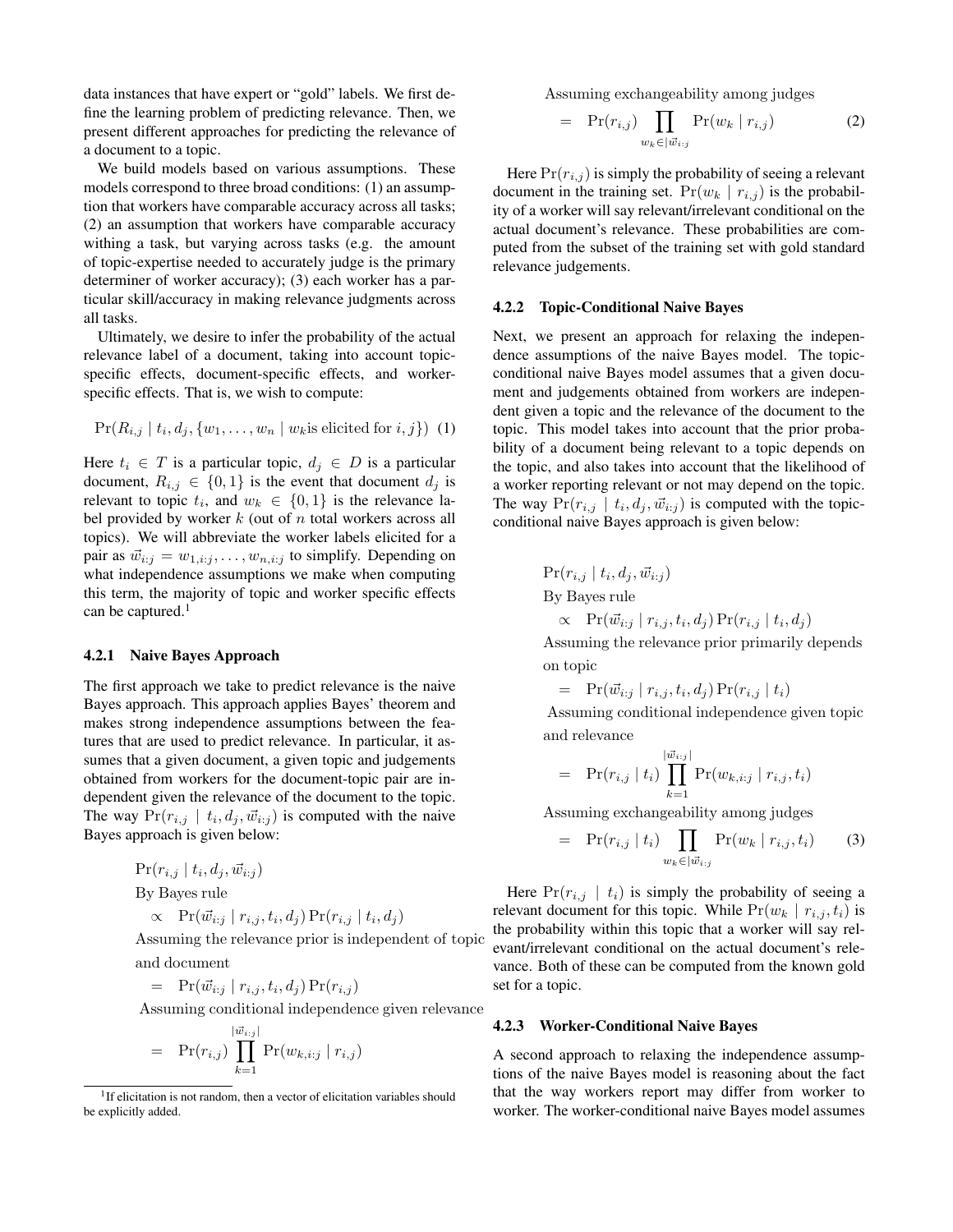that a given document, a given topic and the relevance reports obtained from workers are independent given the relevance of the document to the topic and the history of workers in the training set. While calculating the likelihood of a worker reporting relevant for a relevant (or irrelevant) document-topic pair, this model computes the ratio of instances in which the same worker reported relevant to a relevant (or irrelevant) document-topic pair in the training set. To compute relevance probabilities with this model, we introduce a new feature  $h_k$ .  $h_k$  represents the reporting history in the training set of the worker reporting  $w_{k,i:j}$  for the current task.  $\vec{h}$  includes the histories of all workers reporting for the current task. The way  $Pr(r_{i,j} | t_i, d_j, \vec{w}_{i:j})$  is computed with the worker-conditional naive Bayes approach is given below:

$$
\Pr(r_{i,j} \mid t_i, d_j, \vec{w}_{i:j}, \vec{h})
$$
  
By Bayes rule  

$$
\propto \Pr(\vec{w}_{i:j} \mid r_{i,j}, t_i, d_j, \vec{h}) \Pr(r_{i,j} \mid t_i, d_j, \vec{h})
$$

Assuming the relevance prior is independent of topic, document and history

 $= \Pr(\vec{w}_{i:j} | r_{i,j}, t_i, d_j, \vec{h}) \Pr(r_{i,j})$ 

Assuming conditional independence given worker history and relevance

$$
= \Pr(r_{i,j}) \prod_{k=1}^{|\vec{w}_{i:j}|} \Pr(w_{k,i:j} | r_{i,j}, h_k)
$$

Assuming exchangeability among judges with the same history

$$
= \Pr(r_{i,j}) \prod_{w_k \in |\vec{w}_{i:j}} \Pr(w_k \mid r_{i,j}, h_k)
$$
 (4)

Here,  $Pr(w_k | r_{i,j}, h_k)$  is the probability that a worker will say relevant/irrelevant conditional on the actual document's relevance and the history of this worker in the training set. This probability is estimated from the training set by counting the number of times this worker reported relevant/irrelevant in the training set for document-topic pairs with the given relevance value. For workers that do not have judgements in the training set, we used a general worker history which includes judgements from all workers in the training set.

#### <span id="page-5-0"></span>4.3 Evaluation

During the development phase, we randomly split the development data into a train (80%) and a validation portion (20%) by topic-document ID. That is, all of the ratings for a topic-document ID were either completely in the training set or completely in the testing set. Table [2](#page-6-10) presents results computed by estimating model parameters over the training split of the development data and estimating performance on

the validation portion of the development data. The column *DefaultAcc* presents the accuracy that can be obtained by guessing the most common class (relevant).

Table [3](#page-6-11) presents the preliminary evaluation results provided by the track organizers over the gold portion of the test set. In the test set, 1000 documents had gold labels with 500 relevant and 500 irrelevant. The results have been sorted by the log-loss measure from the best (top of table) to the worst (bottom of table).

## 4.4 Discussion

From the result in Table [2,](#page-6-10) we see that only the topicconditional naive Bayes outperformed the default model of predicting the most common class. However, all of the methods do outperform the majority vote method. The failure to outperform the default model may therefore be more of a result of the class skew in the data than an indication of the inferiority of the model. We decided to focus on accuracy as our decision criterion. This lead us to choose the topicconditional model as the run to submit.

In Table [3,](#page-6-11) we see that the topic-conditional model (MSRC) performs in the middle of the pack in most classification measures (accuracy, precision, recall, specificity). However, in the two "soft measures" that measure the quality of probability estimates, log loss and root mean squared error (RMSE), the method is the best performer. This may indicate that the optimal threshold for the probability to make a hard classification decision may be other than the default (of 0.5). This requires further investigation to determine whether the models can be further optimized for classification procedures. Given the simplicity of the model, it is surprising that it can outperform the other submissions on the probability measures by a large margin.

#### 4.5 Limitations

As seen in Table [2](#page-6-10) evaluation over the development data was problematic for two reasons. First, there was a large skew in class prevalance. This made determining overall model. Second, the dataset was small – how these models perform as a function of the amount of data is an important question we intend to investigate over the test set.

## 5 Conclusions

For the assessment task, our results were ranked 3rd based on the accuracy metric on both the gold set and the consensus ground-truth set. This is promising and suggests that limiting workers to those with high HIT approval rate in the US is a good start. We plan to run the interactive experiments in the very near future to investigate our original research question.

Considering the simplicity of the topic-conditional naive Bayes model and its relative high performance with respect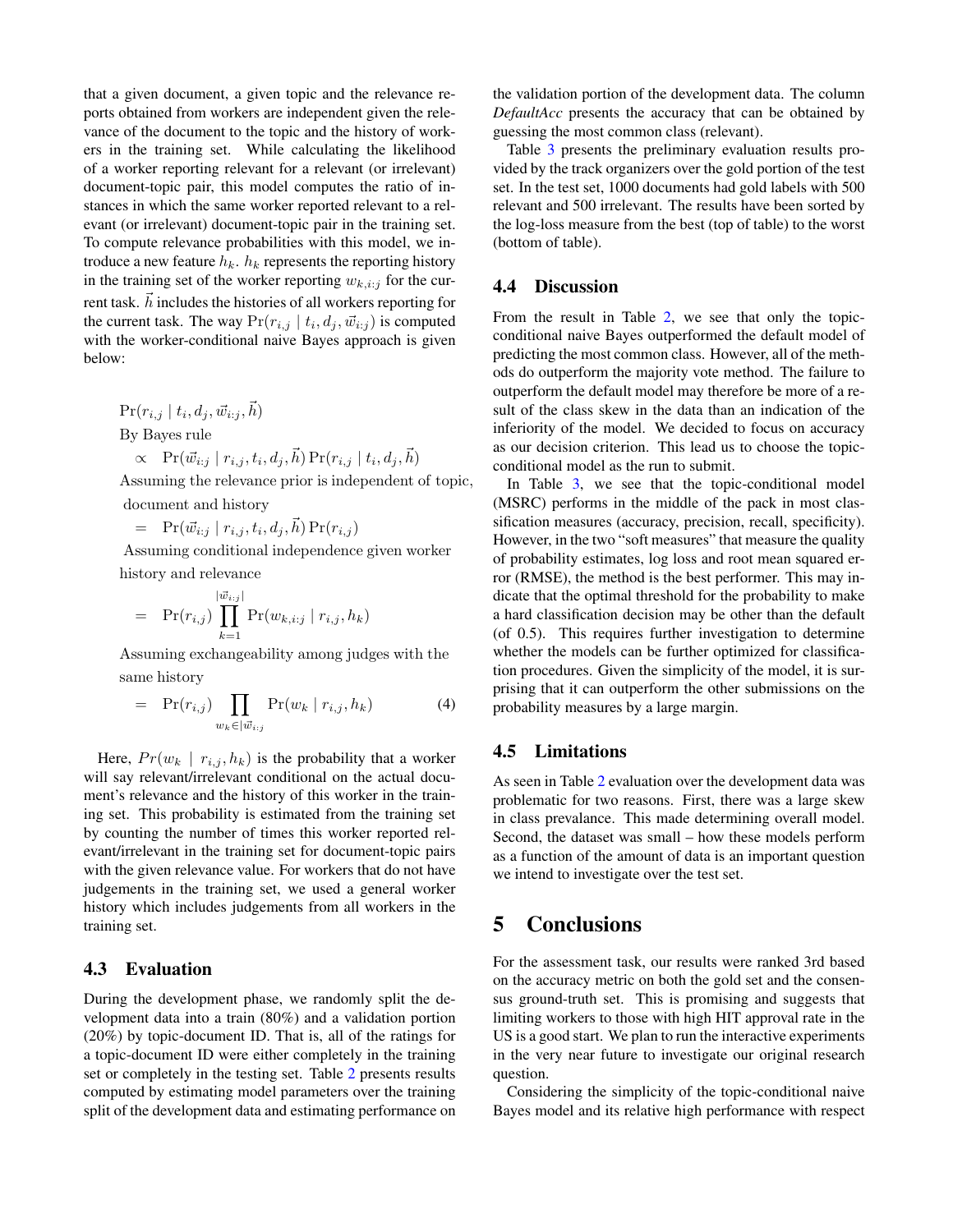<span id="page-6-10"></span>Table 2: Results of Models Over Development Set

| <b>Model</b>  | TruePos | TrueNeg | <b>FalsePos</b> | FalseNeg | Accuracy | <b>DefaultAcc</b> | Prec   | Recall | <b>Specificity</b> |
|---------------|---------|---------|-----------------|----------|----------|-------------------|--------|--------|--------------------|
| Majority Vote | 101     |         |                 | 19       | 0.7517   | 0.8276            | 0.8559 | 0.8417 | 0.3200             |
| naive Bayes   | 120     |         | 25              |          | 0.8276   | 0.8276            | 0.8276 | 1.0000 | 0.0000             |
| nB Topic      | l 15    |         | 18              |          | 0.8414   | 0.8276            | 0.8647 | 0.9583 | 0.2800             |
| nB Worker     | 17ء     |         | 24              |          | 0.8138   | 0.8276            | 0.8298 | 0.9750 | 0.0400             |

<span id="page-6-11"></span>Table 3: Preliminary assessment task results over gold set ground-truth – sorted by (negative) LogLoss from best (top) to worst (bottom)

| <b>Team</b>         | Accuracy | <b>Recall</b> | <b>Precision</b> | <b>Specificity</b> | LogLoss | <b>RMSE</b> |
|---------------------|----------|---------------|------------------|--------------------|---------|-------------|
| <b>MSRC</b>         | 0.64     | 0.70          | 0.62             | 0.58               | 610.28  | 0.45        |
| uogTr               | 0.44     | 0.34          | 0.43             | 0.54               | 931.74  | 0.59        |
| LingPipe            | 0.66     | 0.73          | 0.64             | 0.59               | 975.88  | 0.50        |
| GeAnn               | 0.58     | 0.74          | 0.56             | 0.42               | 1150.44 | 0.51        |
| <b>UWaterlooMDS</b> | 0.67     | 0.78          | 0.64             | 0.57               | 1435.77 | 0.50        |
| uc3m                | 0.70     | 0.75          | 0.68             | 0.64               | 2772.31 | 0.55        |
| <b>BUPT-WILDCAT</b> | 0.69     | 0.79          | 0.65             | 0.58               | 2901.26 | 0.56        |
| <b>TUD_DMIR</b>     | 0.66     | 0.76          | 0.63             | 0.56               | 3113.10 | 0.58        |
| <b>UTaustin</b>     | 0.60     | 0.91          | 0.56             | 0.30               | 3647.29 | 0.63        |
| qirdcsuog           | 0.53     | 0.82          | 0.52             | 0.23               | 4338.07 | 0.69        |

to probability prediction, it offers a promising path for future development. Of particular interest is a model that accounts for both worker and topic effects simultaneously.

# 6 Acknowledgments

We would like to thank Emine Yilmaz and Ryen White for their valuable discussions and feedback.

## References

- <span id="page-6-1"></span>[1] O. Alonso and R. A. Baeza-Yates. Design and implementation of relevance assessments using crowdsourcing. In *Advances in Information Retrieval - 33rd European Conference on IR Research (ECIR 2011)*, volume 6611 of *LNCS*, pages 153–164. Springer, 2011.
- <span id="page-6-5"></span>[2] O. Alonso and S. Mizzaro. Can we get rid of TREC assessors? using Mechanical Turk for relevance assessment. In S. Geva, J. Kamps, C. Peters, T. Sakai, A. Trotman, and E. Voorhees, editors, *Proceedings of the SIGIR 2009 Workshop on the Future of IR Evaluation*, pages 15–16, 2009.
- <span id="page-6-2"></span>[3] O. Alonso, D. E. Rose, and B. Stewart. Crowdsourcing for relevance evaluation. *SIGIR Forum*, 42:9–15, November 2008.
- <span id="page-6-9"></span>[4] P. Dai et al. Artificial intelligence for artificial artificial intelligence. In *Twenty-Fifth AAAI Conference on Artificial Intelligence*, 2011.
- <span id="page-6-6"></span>[5] C. Eickhoff and A. P. de Vries. How crowdsourcable is your task? In *Proceedings of the Workshop on Crowdsourcing for Search and Data Mining (CSDM 2011)*, pages 11–14. ACM, 2011.
- <span id="page-6-3"></span>[6] C. Grady and M. Lease. Crowdsourcing document relevance assessment with mechanical turk. In *Proceedings of the NAACL HLT 2010 Workshop on Creating Speech and Language Data with Amazon's Mechanical Turk*, CSLDAMT '10, pages 172–179, Stroudsburg, PA, USA, 2010. Association for Computational Linguistics.
- <span id="page-6-0"></span>[7] J. Howe. *Crowdsourcing: Why the Power of the Crowd Is Driving the Future of Business*. Crown Publishing Group, New York, NY, USA, 1 edition, 2008.
- <span id="page-6-7"></span>[8] P. G. Ipeirotis. Analyzing the amazon mechanical turk marketplace. *XRDS*, 17:16–21, December 2010.
- <span id="page-6-8"></span>[9] G. Kazai. In search of quality in crowdsourcing for search engine evaluation. In *Advances in Information Retrieval - 33rd European Conference on IR Research (ECIR 2011)*, volume 6611 of *LNCS*, pages 165–176. Springer, 2011.
- <span id="page-6-4"></span>[10] G. Kazai, J. Kamps, M. Koolen, and N. Milic-Frayling. Crowdsourcing for book search evaluation: impact of hit design on comparative system ranking. In *Proceedings of the 34th international ACM SIGIR conference on Research and development in Information Retrieval*, SIGIR '11, pages 205–214, New York, NY, USA, 2011. ACM.